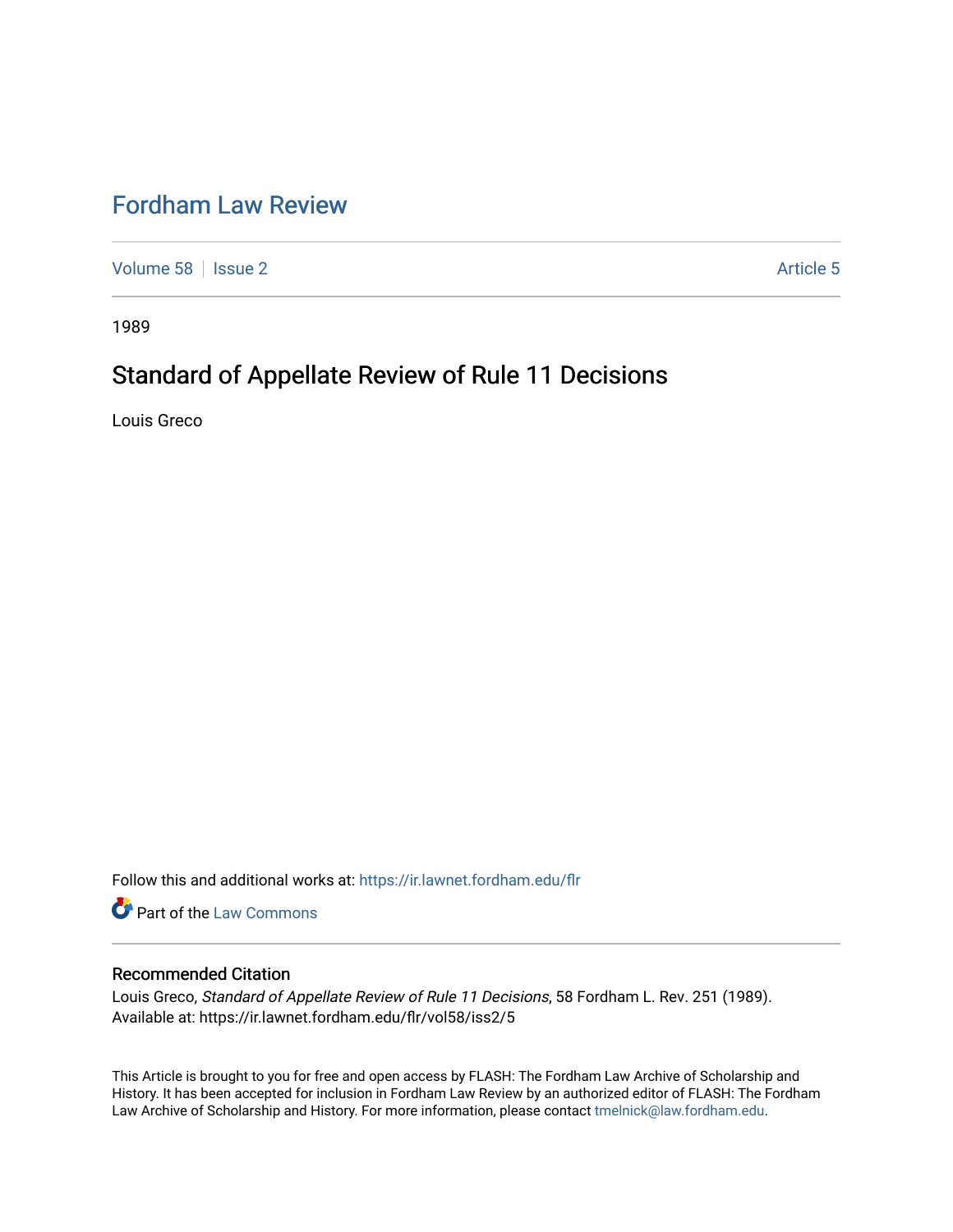## **STANDARD OF APPELLATE REVIEW OF RULE 11 DECISIONS**

#### **INTRODUCTION**

Congress amended Rule 11 of the Federal Rules of Civil Procedure ("Rule  $11$ ")<sup>1</sup> in 1983 as part of an effort to encourage the use of sanctions to prevent delay and expense caused **by** inappropriate litigation tactics.2 Rule 11 litigation has increased significantly since that time.<sup>3</sup> Commentators predicted that the Rule would be applied inconsistently in early cases, but expressed the hope that the courts of appeals would eventually develop coherent standards to guide district courts in its use.<sup>4</sup> Although Rule 11 cases have become common since 1983, district courts still do not apply the Rule uniformly.<sup>5</sup>

Appellate courts are forced to balance several competing policy considerations in order to arrive at an appropriate standard of review for the

**1.** Fed. R. Civ. P. **11.** Rule 11 provides in relevant part that: Every pleading, motion, and other paper of a party represented **by** an attorney shall be signed **by** at least one attorney .... A party who is not represented **by** an attorney shall sign the party's pleading, motion, or other paper **....** The signature of an attorney or party constitutes a certificate **by** the signer that the signer has read the pleading, motion, or other paper; that to the best of the signer's knowledge, information, and belief formed after reasonable inquiry it is well grounded in fact and is warranted **by** existing law or a good faith argument for the extension, modification, or reversal of existing law, and that it is not interposed for any improper purpose, such as to harass or to cause unnecessary delay or needless increase in the cost of litigation. If a pleading, motion, or other paper is not signed, it shall be stricken unless it is signed promptly after the omission is called to the attention of the pleader or movant. If a pleading, motion, or other paper is signed in violation of this rule, the court, upon motion or upon its own initiative, shall impose upon the person who signed it, a represented party, or both, an appropriate sanction, which may include an order to pay to the other party or parties the amount of the reasonable expenses incurred because of the filing of the pleading, motion, or other paper, including a reasonable attorney's fee.

*Id.*

*2. See* Excerpt From the Report of the Judicial Conference Committee on Rules of Practice and Procedure, *reprinted in* 97 F.R.D. 165, 198 (1983). The use of sanctions to deter abuse was a common theme throughout the proposed amendments to Rule 11, Rule 16 and Rule 26. For example, Rule 16(f) now authorizes sanctions for lack of preparedness at scheduling and pre-trial conferences. *See* Fed. R. Civ. P. **16,** advisory committee's note, *reprinted in* 97 F.R.D. 165, 213 (1983). Delay and expense caused by improper discovery requests and responses are now expressly sanctionable under Rule 26(g). *See* Fed. R. Civ. P. 26.

*3. See* Vairo, *Rule 11: A Critical Analysis,* 118 F.R.D. 189, 199 (1988).

*4. See* Vairo, *supra* note 3, at 202; Remarks of Professor Arthur Miller, Judicial Conference-Second Circuit, 101 F.R.D. 161, 198 (1983) [hereinafter *Miller Remarks].*

*5. See* Vairo, *supra,* note 3, at 202; *see also* Thomas v. Capital Sec. Servs., Inc., 836 F.2d 866, 871 (5th Cir. 1988) (en banc) ("Rule 11 decisions by courts have not always been consistent, producing confusion among the bench and bar, as well as inequitable results."); Golden Eagle Distrib. Corp. v. Burroughs Corp., 801 F.2d 1531, 1541 (9th Cir. 1986) (even in fairly routine cases, "there is a good deal of interjudge disagreement over what actions constitute a violation of the rule") (quoting S. Kassin, An Empirical Study of Rule 11 Sanctions xi (Federal Judicial Center 1985)).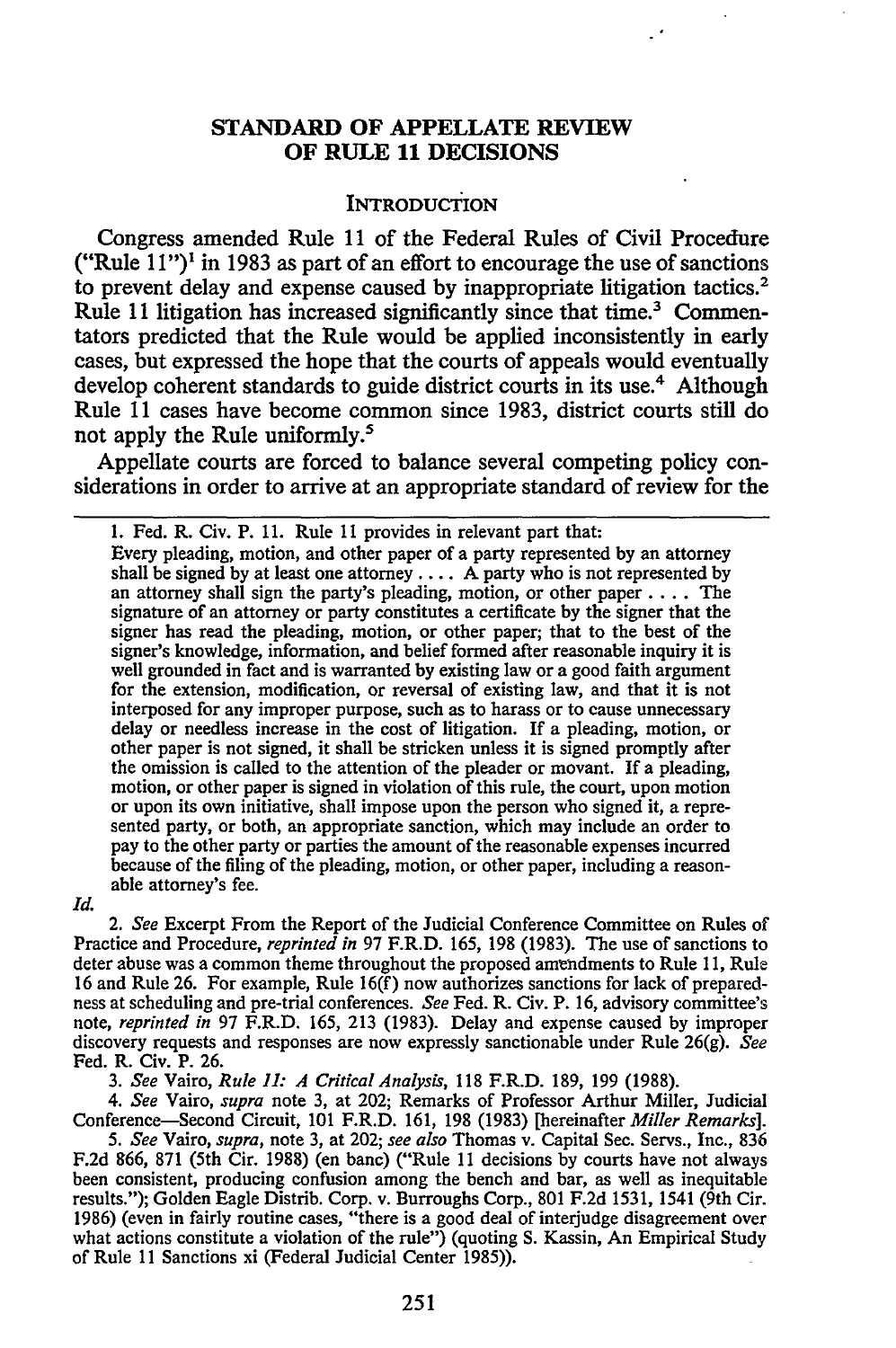Rule 11 decisions of district courts. For example, appellate courts can promote uniformity in district court decisions by engaging in a meticulous, point-by-point examination of the lower court's ruling.<sup>6</sup> Such a review, however, could represent an extravagant use of the resources of appellate courts. The propriety of a time-consuming review of Rule **11,** decisions is questionable in view of the Rule's mandate to streamline judicial procedures.

Appellate courts must also realize that the standard of review they choose for Rule 11 cases could influence the outcome of appeals. More scrupulous and detailed examination of Rule 11 decisions would likely uncover more grounds for reversal than would less thorough review.<sup>7</sup>

Finally, appellate courts must balance Rule **1** l's policy of discouraging and punishing frivolous claims against the benefits to the judicial system of innovative legal theories.8 Because the district court makes the original determination of whether a strategy represents an innovation or a Rule 11 violation, the appellate court's standard of review affects the amount of control district courts have over the creativity of litigators.

In response to the tensions between these policies, appellate courts have settled on three different standards for reviewing the Rule 11 decisions of district courts. One group of courts employs a three-part standard of review of Rule 11 decisions.<sup>9</sup> These courts review disputed factual determinations by applying the clearly erroneous standard. The legal conclusion whether the Rule has been violated, however, is reviewed de novo. Finally, these courts review the amount and type of sanction imposed by applying an abuse of discretion standard.<sup>10</sup> A second group of courts has adopted the approach employed by the Court of

7. *Cf* **J.** Friedenthal, M. Kane, & A. Miller, Civil Procedure § 13.4, at 597-98 (1985) (likelihood of reversal depends on standard used to determine whether trial court erred).

*9. See, e.g.,* Ahern v. Central Pac. Freight Lines, 846 F.2d 47, 49-50 (9th Cir. 1988); Zaldivar v. City of Los Angeles, 780 F.2d 823, 828 (9th Cir. 1986); *see also* Kurkowski v. Volcker, 819 F.2d 201, 203 n.8 (8th Cir. 1987) (adopting the *Zaldivar* standard).

10. *See Zaldivar,* 780 F.2d at 828; *infra* notes 33-35 and accompanying text.

<sup>6.</sup> Scrupulous appellate review in early cases was probably an attempt by the circuit courts to define Rule 11 standards to govern future litigation. *See* T.E. Willging, The Rule 11 Sanctioning Process 108 (Federal Judicial Center 1989) (lengthy appellate decisions consistent with "shakeout period" to develop standards). One author has noted that courts advocating de novo review are probably trying to promote uniformity in the imposition of sanctions, "but the goal of uniformity may be no better served by the de novo standard because many sanctions cases are fact-intensive, close calls." C. Shaffer, Jr. & P. Sandier, Sanctions: Rule 11 and Other Powers 28 (2d ed. 1988) (citations omitted).

<sup>8.</sup> The Advisory Committee cautioned against stifling legal creativity. *See* Fed. R. Civ. P. **11,** advisory committee's note, *reprinted in* 97 F.R.D. 165, 199 (1983); *see also* Eastway Constr. Corp. v. City of New York, 762 F.2d 243, 254 (2d Cir. 1985) ("Vital changes have been wrought by those members of the bar who have dared to challenge the received wisdom, and a rule that penalized such innovation and industry would run counter to our notions of the common law itself."), *modified on other grounds,* 821 F.2d 121 (2d Cir.), *cert. denied,* 484 U.S. 918 (1987). *But see Miller Remarks, supra* note 4, at 200 (concern may be overemphasized); Schwarzer, *Rule 11 Revisited,* 101 Harv. L. Rev. 1013, 1018 (1988) (no evidence of Rule's chilling effect).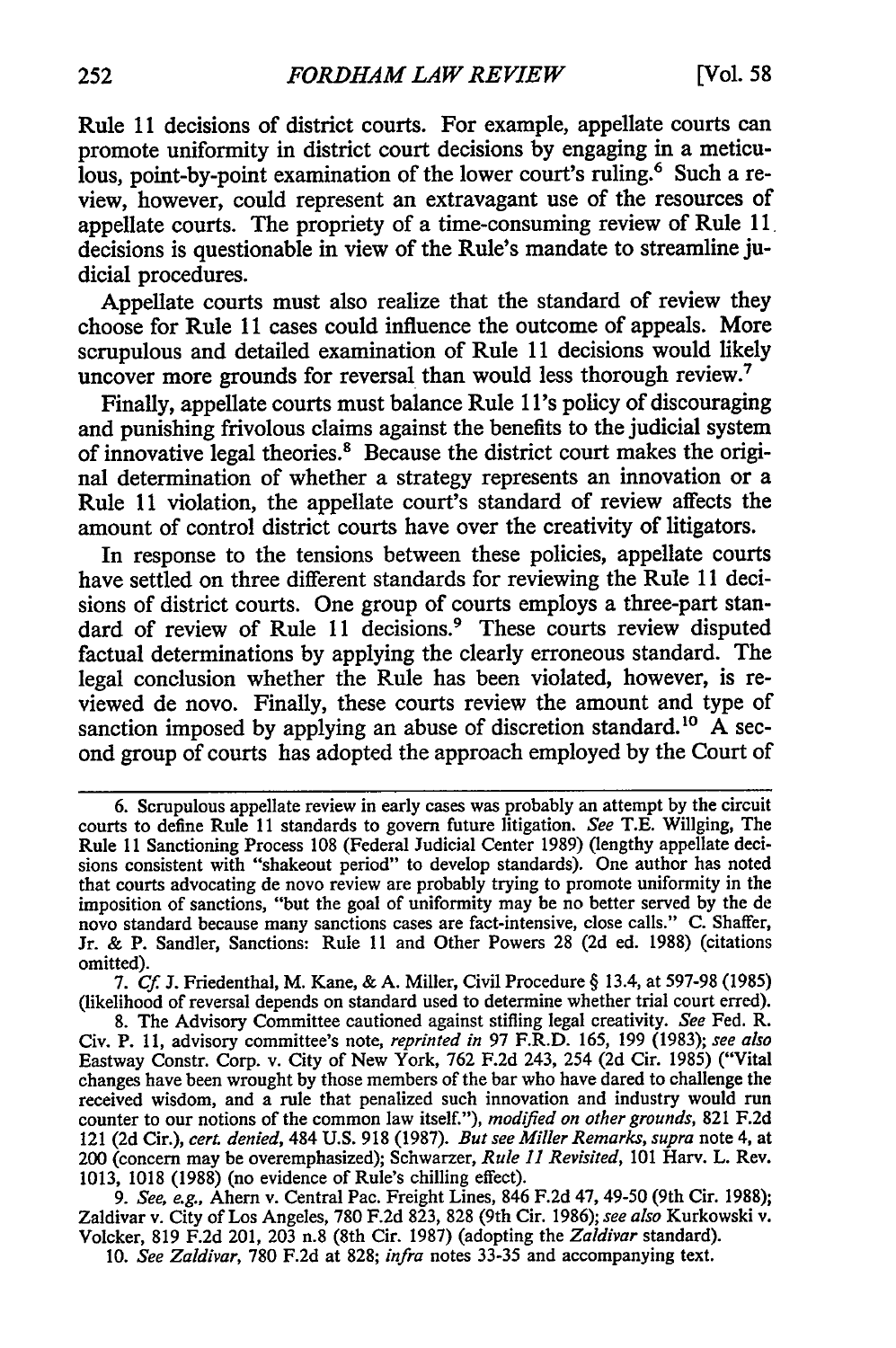Appeals for the District of Columbia Circuit in *Westmoreland v. CBS. <sup>1</sup>* These courts hold that the type of violation that is alleged determines whether the appellate court should apply the abuse of discretion standard or review the district court decision de novo.<sup>12</sup> A third group of courts uses an abuse of discretion standard to review all aspects of the decision.13

This Note will consider which standard of review best balances the competing policies surrounding application of Rule **11. A** uniform standard of review among the circuit courts, as well as within each circuit,<sup>14</sup> will promote consistency in Rule **11** appellate decisions and provide litigants with a better basis on which to decide whether to appeal district court decisions.<sup>15</sup> Part I of this Note discusses the background of the Rule **11** amendment and the policy behind the amendment. Part II sets forth the standards that appellate courts have used when reviewing Rule **<sup>11</sup>**decisions. Part III argues that the competing goals of Rule **11** are best served **by** a modified abuse of discretion standard that calls for stricter scrutiny of the imposition of sanctions than of the denial of such penalties.

#### I. THE **AMENDED** RULE **11**

Congress modified Rule **1116** as part of a package of amendments to the Federal Rules of Civil Procedure designed to reduce litigation abuse

14. For examples of intracircuit confusion on what standard of review applies to Rule **11** decisions, see generally, Mars Steel Corp. v. Continental Bank N.A., 880 F.2d 928, 930 (7th Cir. 1989) (en banc); *Thomas,* 836 **F.2d** at 871-73.

**15.** *Cf.* **J.** Friedenthal, M. Kane, & A. Miller, *supra* note **7,** at 597 ("decision to take an appeal is influenced **. . . by** considerations relating to **.** . **.** standards involving the nature and scope of review").

**16.** The first version of Rule 11, enacted in 1938, provided in part that:

[t]he signature of an attorney constitutes a certificate **by** him that he has read the pleading; that to the best of his knowledge, information, and belief there is good ground to support it; and that it is not interposed for delay. If a pleading is not signed or is signed with intent to defeat the purpose of this rule, it may be stricken as sham and false and the action may proceed as though the pleading had not been served. For a willful violation of this rule an attorney may be subjected to appropriate disciplinary action.

28 **U.S.C.** app. § 540, 540-41 (1982). The original Rule was ineffective in deterring litigation abuses. Under the original Rule **11,** only willful violations could be sanctioned. Therefore, an attorney who was merely negligent or incompetent did not violate the Rule. In addition, the courts differed as to whether a party could be sanctioned for a violation **by** his attorney. *See* Fed. R. Civ. P. **11,** advisory committee's note, *reprinted in* **97** F.R.D. 165, 198 **(1983).** Courts were reluctant to invoke the Rule because the imposition of "disciplinary action" was discretionary. *See id.* For a discussion of fee-shifting under the old Rule **11,** see Vairo, *supra* note 3, at **191** n.8; *see also* Schwarzer, *Sanctions Under the*

**<sup>11. 770</sup> F.2d** 1168 **(D.C.** Cir. 1985).

<sup>12.</sup> *See id.* at 1174-75; City of Yonkers v. Otis Elevator Co., 844 **F.2d** 42, 49-50 (2d Cir. 1988); Donaldson v. Clark, **819** F.2d 1551, 1556 (11th Cir. 1987); *infra* notes 39-46 and accompanying text.

**<sup>13.</sup>** *See, e.g.,* F.D.I.C. v. Tekfen Constr. & Installation Co., **847 F.2d** 440, 443 (7th Cir. 1988); Thomas v. Capital Sec. Servs., Inc., 836 F.2d **866,** 872-73 (5th Cir. 1988) (en banc); *infra* notes 49-53 and accompanying text.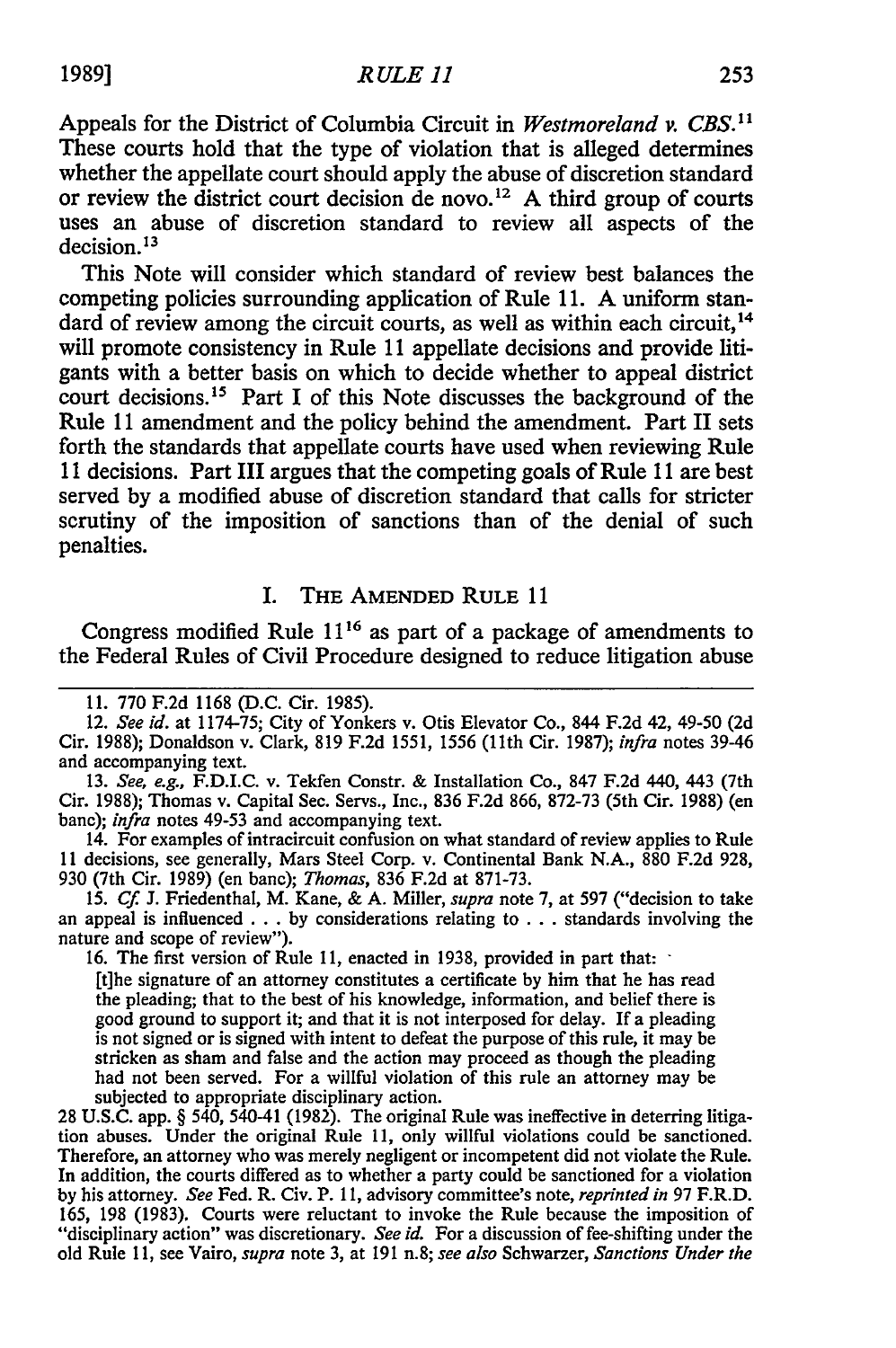and to reform pretrial procedures.17 Recognizing that more than **90** percent of cases never reach trial, the Advisory Committee on Federal Civil Rules realized that the best way to address the "litigation crunch" was to focus on the rules that govern pretrial procedure.<sup>18</sup> The principal objective was to increase the involvement of district courts in the management and control of litigation.<sup>19</sup> In particular, the Advisory Committee hoped that Rule 11 would streamline litigation by discouraging frivolous claims and defenses.<sup>2</sup>

The Advisory Committee revised the Rule to impose a more demanding, objective standard of reasonableness upon attorneys.<sup>21</sup> The new standard specifies what an attorney must do before filing a pleading, motion or other paper.<sup>22</sup> An attorney's signature now certifies that he has read the document; he has made a reasonable inquiry into the facts; he has made a reasonable inquiry into the law; the document is wellgrounded in fact; the document is warranted by existing law or a good faith argument for the extension, modification, or reversal of existing law; and that the document has not been interposed for any improper purpose.<sup>23</sup> The Advisory Committee also strengthened Rule 11 by re-

*New Federal Rule 11-A Closer Look,* 104 F.R.D. 181, 183 (1985) (discussing reluctance of judges to sanction attorneys).

18. *See Miller Remarks, supra* note 4, at 198.

19. *See* Vairo, *supra* note 3, at 190; *supra* note 17 and accompanying text.

20. *See* Fed. R. Civ. P. 11, advisory committee's'note, *reprinted in* 97 F.R.D. 165, 198 (1983). However, one commentator has remarked that "more and 'better' rules may not be the answer. Rules require sanctions. Sanctions require enforcement proceedings. These absorb resources of time, energy, and money that it is the very purpose of the rules to spare." Rosenberg, *The Federal Civil Rules After Halfa Century,* 36 Me. L. Rev. 243, 244 (1984).

21. *See* Fed. R. Civ. P. 11, advisory committee's note, *reprinted in* 97 F.R.D. 165, 198 (1983) ("The standard is one of reasonableness under the circumstances."); Eastway Constr. Corp. v. City of New York, 762 F.2d 243, 253 (2d Cir. 1985) ("[S]ubjective good faith no longer provides the safe harbor it once did."), *modified on other grounds,* 821 F.2d 121 (2d Cir.), *cert. denied,* 484 U.S. 918 (1987).

22. This objective standard increases the scope of abuses covered by Rule **11.** The Rule now effectively provides for the sanctioning of abuse caused not only by bad faith but by negligence and to some extent, by professional incompetence. *See* Hays v. Sony Corp. of America, 847 F.2d 412, 418-19 (7th Cir. 1988); Gaiardo v. Ethyl Corp., 835 F.2d 479, 482 (3d Cir. 1987).

23. One commentator has referred to it as a "five-fold certification":

An attorney's signature now constitutes a five-fold certification that an attorney or party: **[1]** has read the [document]; [2] that to the best of his knowledge, information and belief formed after reasonable inquiry; [3] it is well grounded in fact and [4] is warranted by existing law or a good faith argument for the extension, modification, or reversal of existing law, and [5] that it is not interposed for any improper purpose such as to harass or to cause unnecessary delay or needless increase in the cost of litigation.

Vairo, *supra* note 3, at 194. The reasonable inquiry requirement can be further split into two parts: reasonable inquiry into the facts and reasonable inquiry into the law. *See* Thomas v. Capital Sec. Serv., Inc., 836 F.2d 866, 874 (5th Cir. 1988) (en banc) (Rule requires reasonable inquiry into facts, reasonable inquiry into law, and proper purpose for interposition of all documents).

<sup>17.</sup> *See supra* note 2.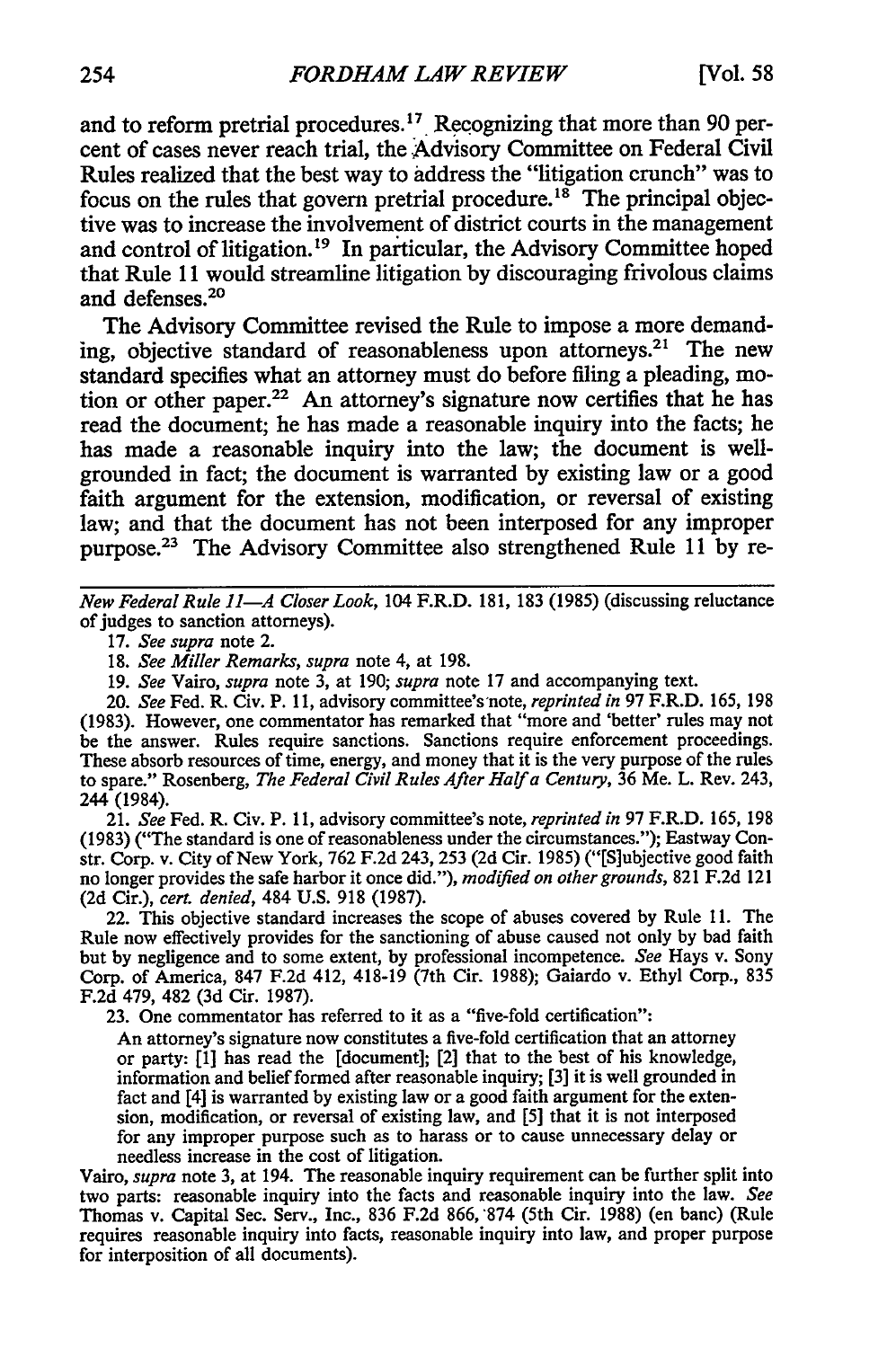quiring that all violations be sanctioned.<sup>24</sup>

In addition, the new Rule authorizes the award of costs and attorneys' fees to deter attorneys from filing papers that are frivolous or motivated by a purpose other than legitimate advocacy.<sup>25</sup> This authorization, however, was not intended to turn the Rule into a wholesale fee-shifting device; the Rule's primary objective remains the deterrence of litigation  $26$  abuses.<sup>26</sup>

The circuit courts have emphasized the role of the amendments to the Rule, as well as the policy concerns behind them, in deciding which standard of review should be utilized.<sup>27</sup>

### II. **STANDARDS OF** REVIEW **APPLIED IN** RULE **11 CASES**

Rule 11 requires a court finding a violation to impose "an appropriate sanction."<sup>28</sup> The Advisory Committee gave the district court discretion to choose how best to sanction violations.<sup>29</sup> Accordingly, all appellate courts apply the abuse of discretion standard<sup>30</sup> when reviewing the

The first fear has proven to be groundless, although the second may have been realized. *See* Vairo, *supra* note 3, at 195; *see also* Golden Eagle Distrib. Corp. v. Burroughs Corp., 801 **F.2d** 1531, 1541 (9th Cir. 1986):

Litigation on the issue of sanctions, like any litigation, is expensive.... It is not unusual for lawyers involved in sanction proceedings to hire other lawyers to represent them  $\ldots$  Litigation expenses [in this case] already must have exceeded, many times over, the few thousand dollars of sanctions imposed.

*Id.*

**25.** *See* Fed. R. Civ. P. **11,** advisory committee's note, *reprinted in* **97** F.R.D. 165, 198 (1983); Schwarzer, *supra* note 16, at **184-85.** Other changes, not relevant to the discussion of appellate review, include: **1)** the ability to sanction the party, the attorney, or both, whereas the original Rule could be invoked only against the attorney; 2) the applicability to all signed papers, not only pleadings; and 3) the court's ability to raise the issue *sua sponte. See* Fed. R. Civ. P. **11,** advisory committee's note, *reprinted in* 97 F.R.D. 165, **198-200 (1983).**

26. *See* Gaiardo v. Ethyl Corp., 835 F.2d 479, 483 (3d Cir. 1987) (goal of Rule 11 is deterrence, not wholesale fee-shifting).

27. *See infra* notes 28-46 and accompanying text.

28. Fed. R. Civ. P. 11.

29. The Advisory Committee's note states that "[t]he court, however, retains the nec- essary flexibility to deal appropriately with violations of the rule. It has discretion to tailor sanctions to the particular facts of the case, with which it should be well ac- quainted." Fed. R. Civ. P. 11, advisory committee's note, *reprinted at* 97 F.R.D. 165, 200 (1983). The Advisory Committee provided no specific guidelines for tailoring a sanction but did suggest that a court give some consideration to whether a party is proceeding pro *se* and whether the violation is willful. *See id.*

**30.** *See* J. Friedenthal, M. Kane, & A. Miller, *supra* note 7, at 605 (appellate court

<sup>24.</sup> See Fed. R. Civ. P. 11, advisory committee's note, *reprinted in* 97 F.R.D. 165, 200 (1983) (stressing necessity of sanctions to secure system's effective operation). Members of the Advisory Committee feared that the proposed Rule would not be used enough, notwithstanding the new objective standard, the explicit authorization of costs and the mandate that all violations be punished. Many other members feared, however, that parties would invoke the new Rule too often. The Advisory Committee acknowledged this possibility but believed that, although lawyers might be carried away for a time, the man- agement efficiencies of the district courts would overcome any temporary litigation burden. *See Miller Remarks, supra* note 4, at 200.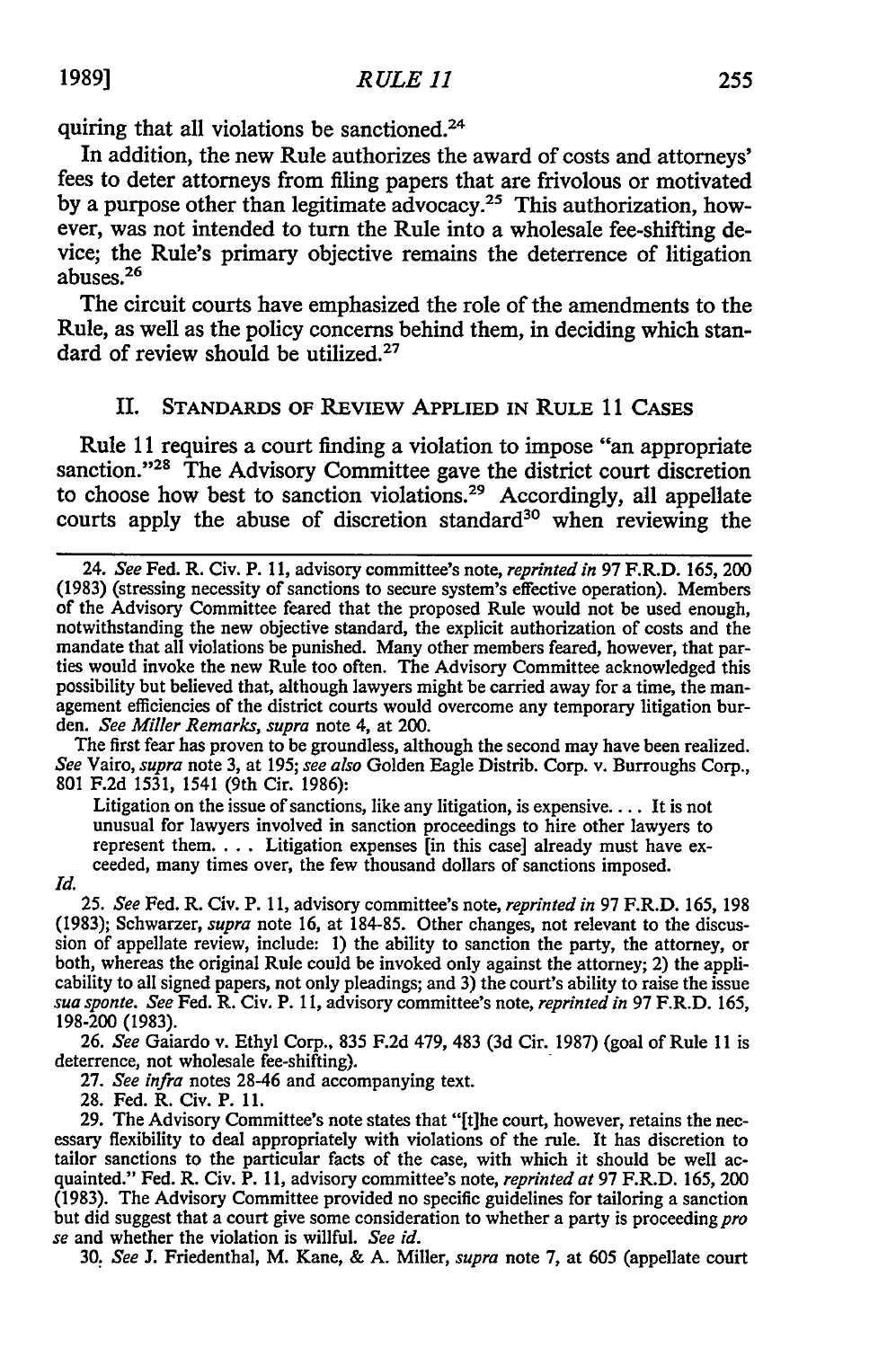amount and type of sanctions.<sup>31</sup> Courts have disagreed, however, about the standard of review to be applied to other Rule 11 issues.<sup>32</sup>

#### *A. The Tripartite Standard*

The Court of Appeals for the Ninth Circuit, in *Zaldivar v. City of Los Angeles,33* was the first to employ a tripartite standard. This standard requires that courts review disputed factual determinations under the clearly erroneous standard.<sup>34</sup> De novo review is used to test the legal conclusion that the Rule was or was not violated. Finally, courts overturn the amount and type of sanction imposed only upon finding an abuse of discretion.35

Other courts have adopted the *Zaldivar* standard, reasoning that "[a]

31. *See* Thomas v. Capital Sec. Servs., Inc., 836 F.2d 866, 874 (5th Cir. 1988) (en banc) (court reviews amount of sanction under abuse of discretion standard); Zaldivar v. City of Los Angeles, 780 F.2d 823, 828 (9th Cir. 1986) (court uses abuse of discretion standard to review amount of sanction); Westmoreland v. CBS, 770 F.2d 1168, 1174 (D.C. Cir. 1985) (employing abuse of discretion standard to review amount of sanction).

32. *See infra* notes 33-55 and accompanying text.

33. 780 F.2d 823 (9th Cir. 1986). The court held that:

Appellate review of orders imposing sanctions under Rule 11 may require a number of separate inquiries. If the facts relied upon **by** the district court to establish a violation of the Rule are disputed on appeal, we review the factual determinations of the district court under a clearly erroneous standard. If the legal conclusion of the district court that the facts constitute a violation of the rule is disputed, we review that legal conclusion *de novo.* Finally, if the appropriateness of the sanction imposed is challenged, we review the sanction under an abuse of discretion standard.

*Id.* at 828 (emphasis in original).

34. The Supreme Court defined a finding as "clearly erroneous" when "although there is evidence to support it, the reviewing court on the entire evidence is left with the definite and firm conviction that a mistake has been committed." United States v. United States Gypsum Co., 333 U.S. 364, 395 (1948).

35. The Ninth Circuit adopted the tripartite standard to maintain consistency with its standard of review of discovery sanctions and sanctions under various statutes. *See Zaldivar,* 780 F.2d at 828 n.4. Several of these authorities leave the imposition of sanctions to the discretion of the trial court. *See, e.g.,* 28 U.S.C. § 1927 (1982) (any attorney who unreasonably and vexatiously multiplies proceedings *may* be required to satisfy excess costs, expenses and attorney's fees) (emphasis added); 42 U.S.C. § 1988 (1982) (court may, at its discretion, award attorney's fees in civil rights litigation).

In fact, this tripartite standard conforms with appellate review in general. Appellate courts should not overturn factual determinations unless they are "clearly erroneous." *See* Fed. R. Civ. P. 52. Legal questions are reviewed de novo. *See* Century Products, Inc. v. Sutter, 837 F.2d 247, 253 (6th Cir., 1988) (Nelson, J. concurring); J. Friedenthal, M. Kane, & A. Miller, *supra* note 7, § 13.4, at 600 ("The fullest scope of review, not surprisingly, is for errors of law; the appellate court will decide questions of law de novo."). Few courts will allow a permissible conclusion of law when another is more correct. "However, an implicit tendency to affirm and the fact that the lower court has considered the legal point may add up to practical deference in some cases." 1 **S.** Childress & M. Davis, Standards of Review 78 (1986).

will reverse discretionary decision only if court below was clearly wrong); *see also* Friendly, *Indiscretion About Discretion,* 31 Emory L.J. 747, 763 (1982) (there are many definitions of "abuse of discretion," ranging from ones requiring extreme deference to others differing from error by only slightest nuance).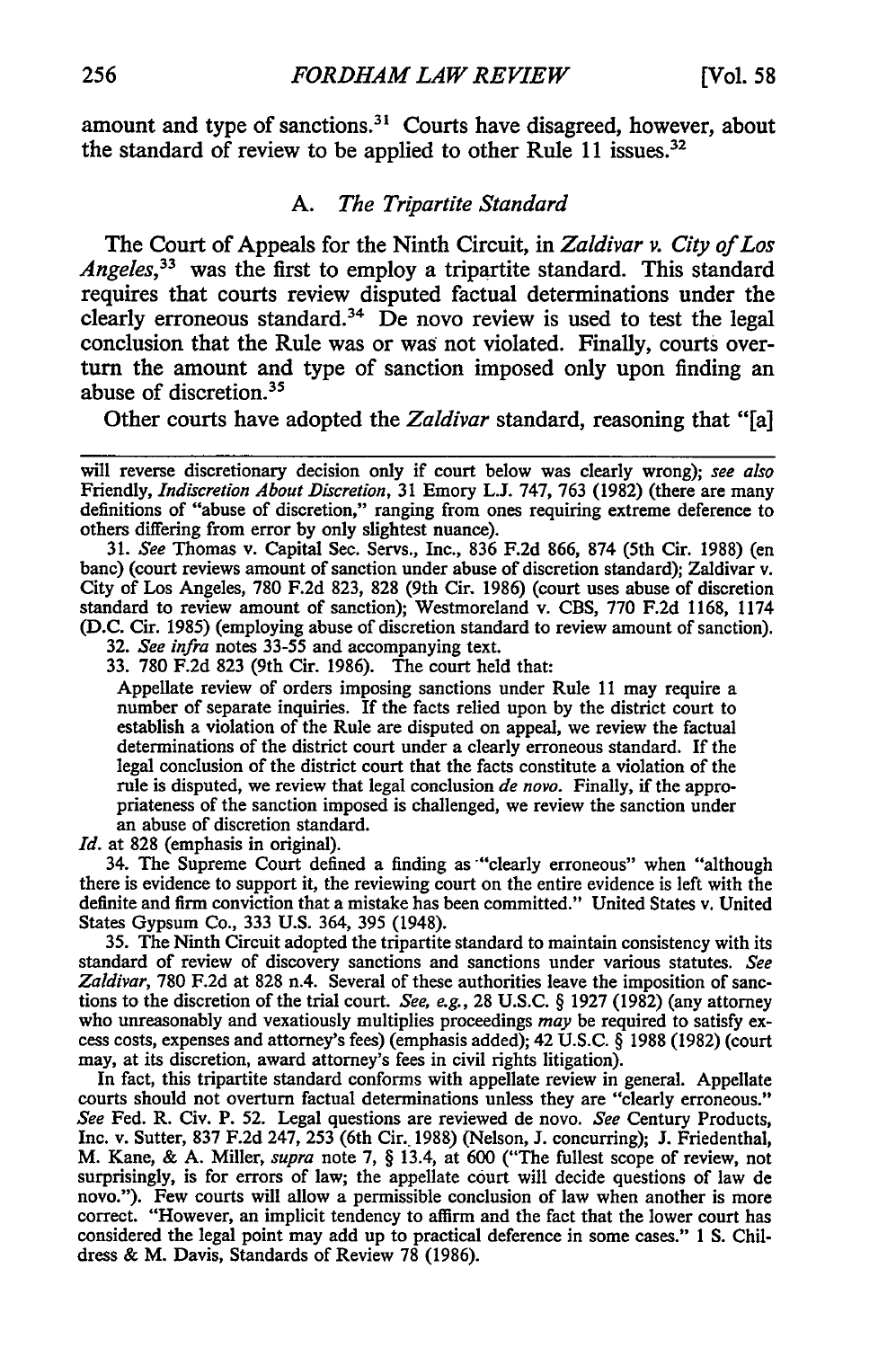natural concomitant of a mandatory imposition of sanctions is a broadened scope of review **by** the Court of Appeals."36 These courts conclude that an appellate court is in as good a position as a district court to determine whether a pleading violated Rule **11** and, therefore, need not defer to the lower court's judgment.<sup>37</sup>

The tripartite standard dictates more thorough review than the other standards. More thorough review better ensures due process<sup>38</sup> to a sanctioned attorney and provides for a greater appellate curb on the possible district court stifling of legal creativity. In addition, because more thorough review increases the chances of finding grounds for reversal, it increases the possibility that a party injured **by** abusive practices but improperly denied sanctions will be compensated.39

However, the tripartite standard has shortcomings. The standard's more thorough review consumes more judicial resources. The standard is also difficult to apply. This difficulty arises because Rule **11** controversies implicate questions of both fact and law. Because appellate courts must defer to district courts' factual determinations, while the legal conclusions whether the Rule has been violated must be reviewed de novo, a court applying the tripartite standard must first separate the factual findings from the legal conclusion.

### *B. The* Westmoreland *Standard*

The Court of Appeals for the District of Columbia, in *Westmoreland v.* CBS,<sup>40</sup> held that the type of violation considered on appeal determines the standard of review. The court determined that the district court should focus on the objective merits of the pleading.<sup>41</sup> Because compliance with the Rule is now judged under an objective standard, courts applying the *Westmoreland* standard focus only on the requirements that the pleading be well-grounded in fact, warranted by existing law and not interposed for an improper purpose. These courts assume that an objec-

- 39. *See supra* notes 7-8 and accompanying text.
- 40. **770** F.2d 1168 (D.C. Cir. 1985).
- 41. The court held that:

*Id.* at 1174.

<sup>36.</sup> Eastway Constr. Corp. v. City of New York, **762** F.2d 243, 254 n.7 (2d Cir. 1985), *modified on other grounds,* 821 F.2d 121 (2d Cir.), *cert. denied,* 484 U.S. **918** (1987); *accord* Robinson v. National Cash Register Co., 808 F.2d 1119, 1126 (5th Cir. 1987); Brown v. Federation of State Medical Bds., 830 F.2d 1429, 1434 & n.3 (7th Cir. 1987); Golden Eagle Distrib. Corp. v. Burroughs Corp., 801 F.2d 1531, 1538 (9th Cir. 1986).

<sup>37.</sup> *See Eastway,* 762 F.2d at 254 n.7.

<sup>38.</sup> *See* Vairo, *supra* note 3, at 226 (more thorough review of district court grants of sanctions protects litigants from arbitrary and unfair imposition of sanctions by district court); *cf* Fed. R. Civ. P. **11,** advisory committee's note, *reprinted in* 97 F.R.D. 165, 201 (1983) (sanctions proceedings must comport with due process).

<sup>[</sup>u]nder Rule 11, sanctions may be imposed if a reasonable inquiry discloses the pleading, motion, or paper is (1) not well grounded in fact, (2) not warranted by existing law or a good faith argument for the extension, modification, or reversal of existing law, or (3) interposed for any improper purpose such as harassment or delay.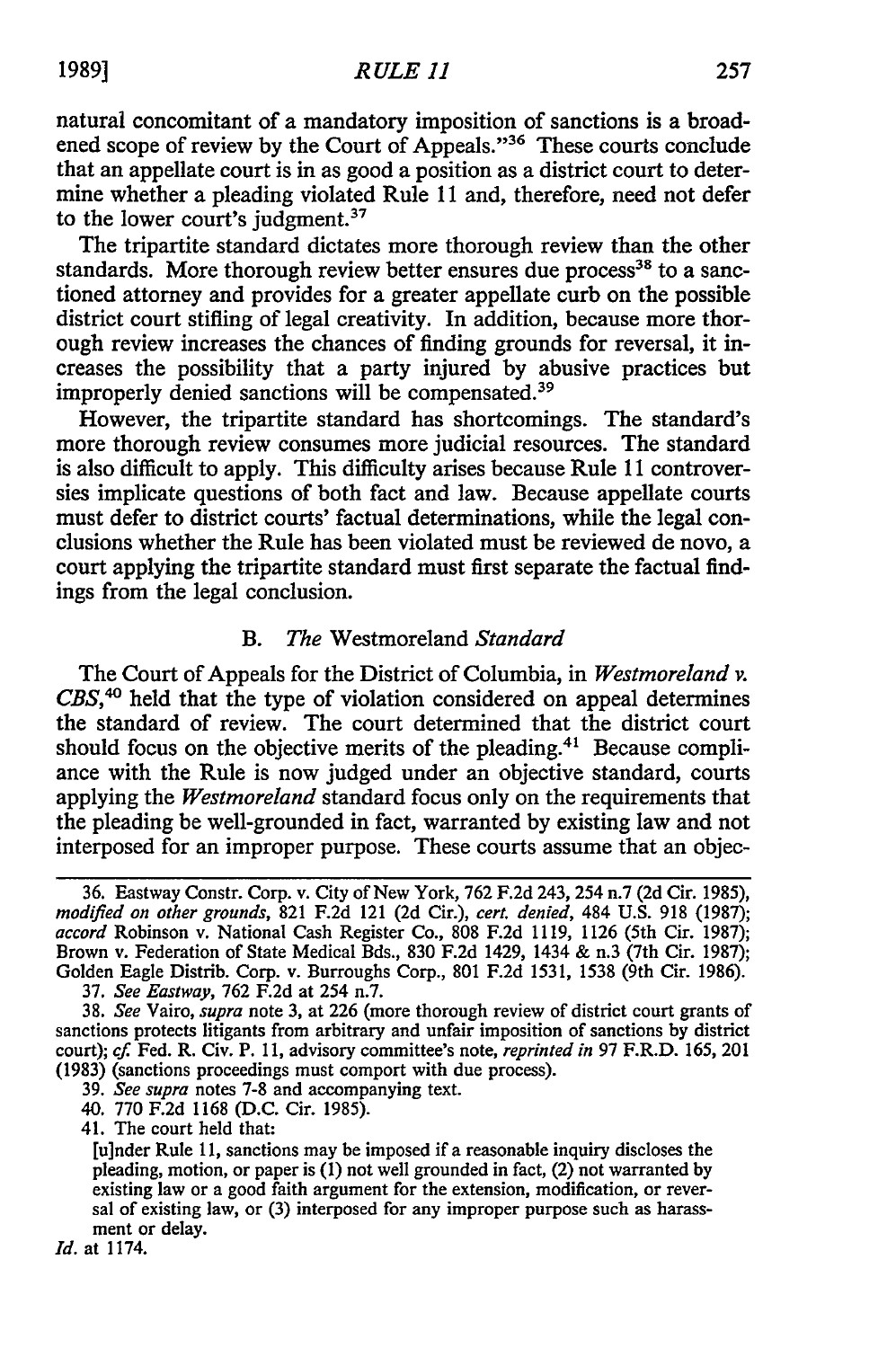tive inquiry into the merits of the pleading will reveal non-compliance with any of the other requirements. $42$ 

Courts that adopt the *Westmoreland* approach use an abuse of discretion standard to review fact-intensive issues such as whether a pleading, motion or other paper was well grounded in fact or had been interposed for an improper purpose. 43 However, the appellate court must review de novo questions of law such as whether a document was warranted by existing law or a good faith argument<sup>44</sup> for the modification, extension or reversal of existing law.45 Finally, these courts review the amount and type of sanction imposed under an abuse of discretion standard.<sup>46</sup>

There is some support for the proposition that only the objective merits of the pleading should be examined. *See, e.g.,* Kale v. Combined Ins. Co. of America, **861 F.2d** 746, **759** (1st Cir. **1988)** (fearing "myriad number of satellite litigations," court refused to entertain defendant's argument that, although equitable tolling argument was possible, plaintiff knew of no such argument when complaint was filed); *Zaldivar,* **780 F.2d** at **830** ("In practical effect, an obviously meritorious paper will go unchallenged, whether read or not."). *But see generally* Schwarzer, *Rule 11 Revisited,* **101** Harv. L. Rev. **1013 (1987)** (arguing that focus on merits of litigation clouds issue of attorney misconduct); *accord* Beeman v. Fiester, **852 F.2d 206,** 211 (7th Cir. **1988)** (primary focus is on pre-filing inquiry).

43. The court added:

In determining whether factual (1) or dilatory or bad faith (3) reasons exist which may give rise to invocation of Rule 11 sanctions, the district court is accorded wide discretion. For the district court has tasted the flavor of the litigation and is in the best position to make these kinds of determinations. However, once the court finds that these factors exist, Rule 11 *requires* that sanctions of some sort be imposed. A refusal to invoke Rule 11 constitutes error. On the other hand, a decision whether the pleading or motion is *legally* sufficient (2) involves a question of law and receives this court's *de novo* review.

Westmoreland v. CBS, 770 F.2d 1168, 1174-75 (D.C. Cir. 1985) (emphasis in original). 44. Although the focus in most of these appeals will be on the merits of the legal arguments in light of existing law, there are some factual components to this determination. One court has noted that "[t]he only way to find out whether a complaint is an effort to change the law is to examine with care the arguments counsel later adduce." Szabo Food Serv., Inc. v. Canteen Corp., 823 F.2d 1073, 1082 (7th Cir. 1987); *see also In re* Central Ice Cream Co., 836 F.2d 1068, 1072 (7th Cir. 1987) (determination of whether complaint is good faith argument for extension of existing law involves factual issues concerning position litigant took). *But see Szabo,* 823 F.2d at 1085 (Cudahy, J., concur-

ring in part, dissenting in part) (under this approach "rhetoric can salvage almost any position and avoid sanctions").

45. *See Westmoreland,* 770 F.2d at 1174-75.

46. *See id.* at 1174 (Rule's provision that court "shall impose" sanctions concentrates

<sup>42.</sup> One court limited the analysis to only two critical inquiries: "[A] complaint which complies with the 'well-grounded in fact and warranted by... law' clause cannot be sanctioned as harassment under Rule 11, regardless of the subjective intent of the attorney or litigant." Golden Eagle Distrib. Corp. v. Burroughs Corp., 801 F.2d 1531, 1538 (9th Cir. 1986) (citation omitted); *accord* Hudson v. Moore Business Forms, Inc., 836 F.2d 1156, 1159 (9th Cir. 1987). Most courts, however, retain the "improper purpose" clause, judging its violation by an objective standard. *See* Brown v. Federation of Medical Bds., 830 F.2d 1429, 1436 (7th Cir. 1987); Lieb v. Topstone Indus., 788 F.2d 151, 157 (3d Cir. 1986); Zaldivar v. City of Los Angeles, 780 F.2d 823, 831 n.9 (9th Cir. 1986); Eastway Constr. Corp. v. City of New York, 762 F.2d 243, 253-54 (2d Cir. 1985), *modified on other grounds,* 821 F.2d 121 (2d Cir.), *cert denied,* 484 U.S. 918 (1987); Schwarzer, *supra* note 16, at 195-96.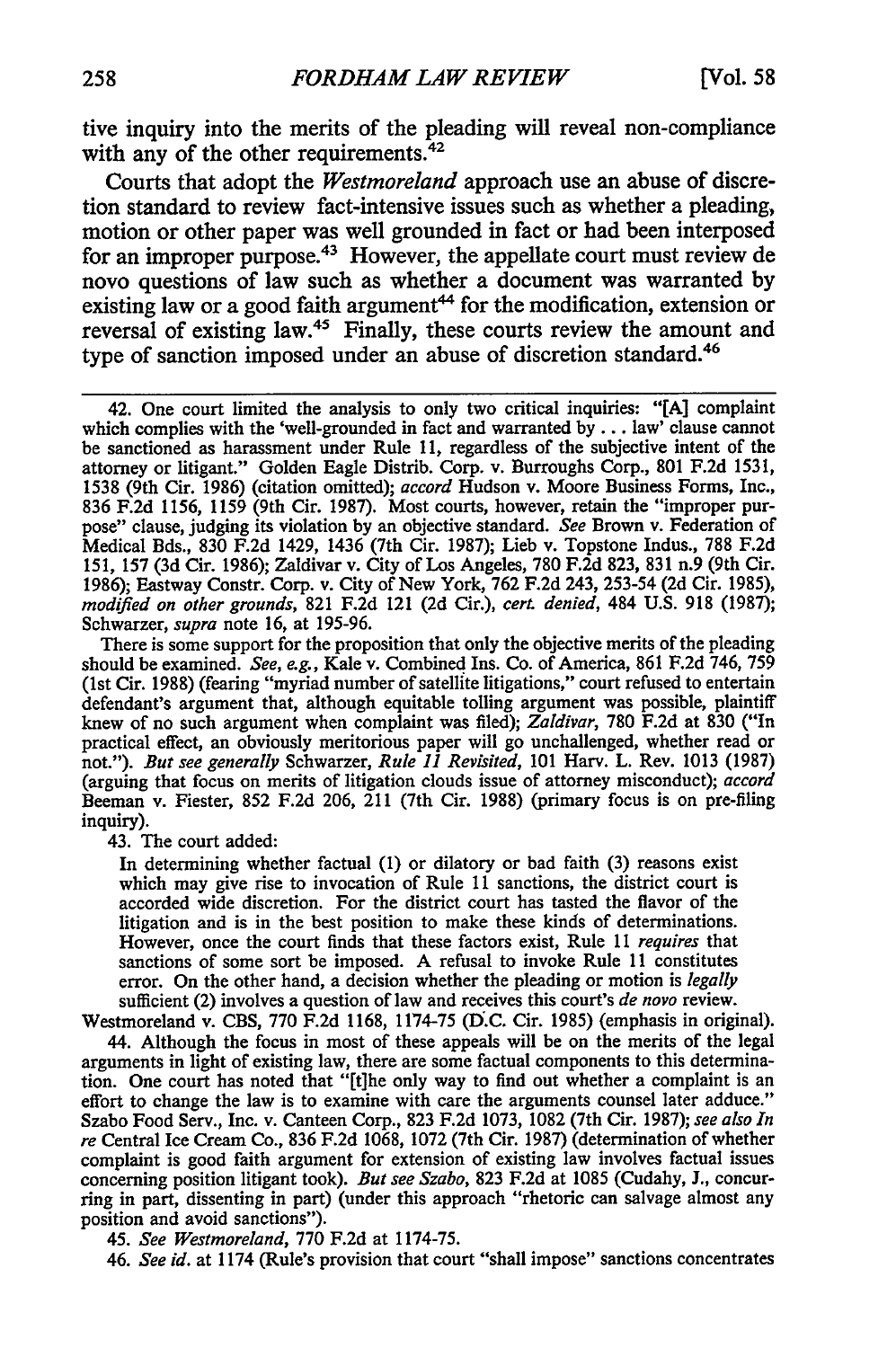Courts that apply the *Westmoreland* standard<sup>47</sup> are forced to consume more judicial resources when reviewing alleged "warranted by existing law" violations than courts that apply the abuse of discretion standard. In addition, a court that applies this standard may find it difficult to characterize the type of violation alleged. A pleading may be frivolous in part because of an insufficient factual inquiry and in part due to an implausible legal argument. In such a situation, the appellate court may have trouble determining whether to characterize the pleading as one that was not "well-grounded in fact" or one that was not "warranted by existing law."

#### *C. The Abuse of Discretion Standard*

Many other courts use an abuse of discretion standard to review all aspects of Rule 11 decisions.<sup>48</sup> In applying this standard, an appellate court examines the lower court's factual determinations, its legal conclusion regarding whether the Rule has been violated, and the amount of any sanction imposed, looking for an abuse of discretion. This standard is widely accepted because it is easy to apply.<sup>49</sup> Some courts that apply this standard also reason that an appellate court cannot achieve a district court's familiarity with the case and the parties.<sup>50</sup> These courts stress

47. Some courts have misinterpreted this standard as being a variation of the tripartite standard. The Court of Appeals for the Fifth Circuit specifically referred to it as:

a variation of the three-tiered analysis espoused in *Zaldivar,* utilizing an abuse of discretion standard when reviewing the factual reasons for imposing Rule 11 sanctions and the amount and type of sanctions, while reserving a de novo analysis for reviewing the legal sufficiency of a pleading or motion and the determination to impose sanctions.

Thomas v. Capital Sec. Servs., Inc., 836 F.2d 866, 872 (5th Cir. 1988) (en bane); *see also* Kale v. Combined Ins. Co. of America, 861 F.2d 746, 757 (1st Cir. 1988) (quoting *Thomas* interpretation of *Westmoreland* standard). The *Westmoreland* standard, as quoted by other courts, would appear to differ from the *Zaldivar* standard only in its application of an abuse of discretion standard rather than a clearly erroneous standard to factual determinations. This misinterpretation may be the reason why only one other circuit has adopted the *Westmoreland* approach. *See* Donaldson v. Clark, 819 F.2d 1551, 1556 (11th Cir. 1987).

48. *See, e.g., Thomas,* 836 F.2d at 872; EBI, Inc. v. Gator Indus., Inc., 807 F.2d 1, 6 (1st Cir. 1986); Cotner v. Hopkins, 795 F.2d 900, 903 (10th Cir. 1986); Stevens v. Lawyers Mut. Liab. Ins. Co., 789 F.2d 1056, 1060 (4th Cir. 1986); Lieb v. Topstone Indus., Inc., 788 F.2d 151, 157 (3d Cir. 1986).

49. *See Kale,* 861 F.2d at 758. The Seventh Circuit has also accepted this standard but has emphasized Rule 52's mandate that factual determinations be undisturbed unless clearly erroneous. *See* Fed. R. Civ. P. 52(a). Therefore, it has been held that while factual determinations are subject to a clearly erroneous review, the abuse of discretion standard generally applies to Rule 11 decisions. *See* F.D.I.C. v. Tekfen Constr. & Installation Co., 847 F.2d 440, 443 (7th Cir. 1988); *In re* Ronco, Inc., 838 F.2d 212, 217 (7th Cir. 1988); Ordower v. Feldman, 826 F.2d 1569, 1574 (7th Cir. 1987).

50. *See Kale,* 861 F.2d at 758; Mihalik v. Pro Arts, Inc., 851 F.2d 790, 793 (6th Cir. 1988); *Thomas,* 836 F.2d at 872-73.

district court's discretion on selection of appropriate sanctions rather than on decision to impose sanctions).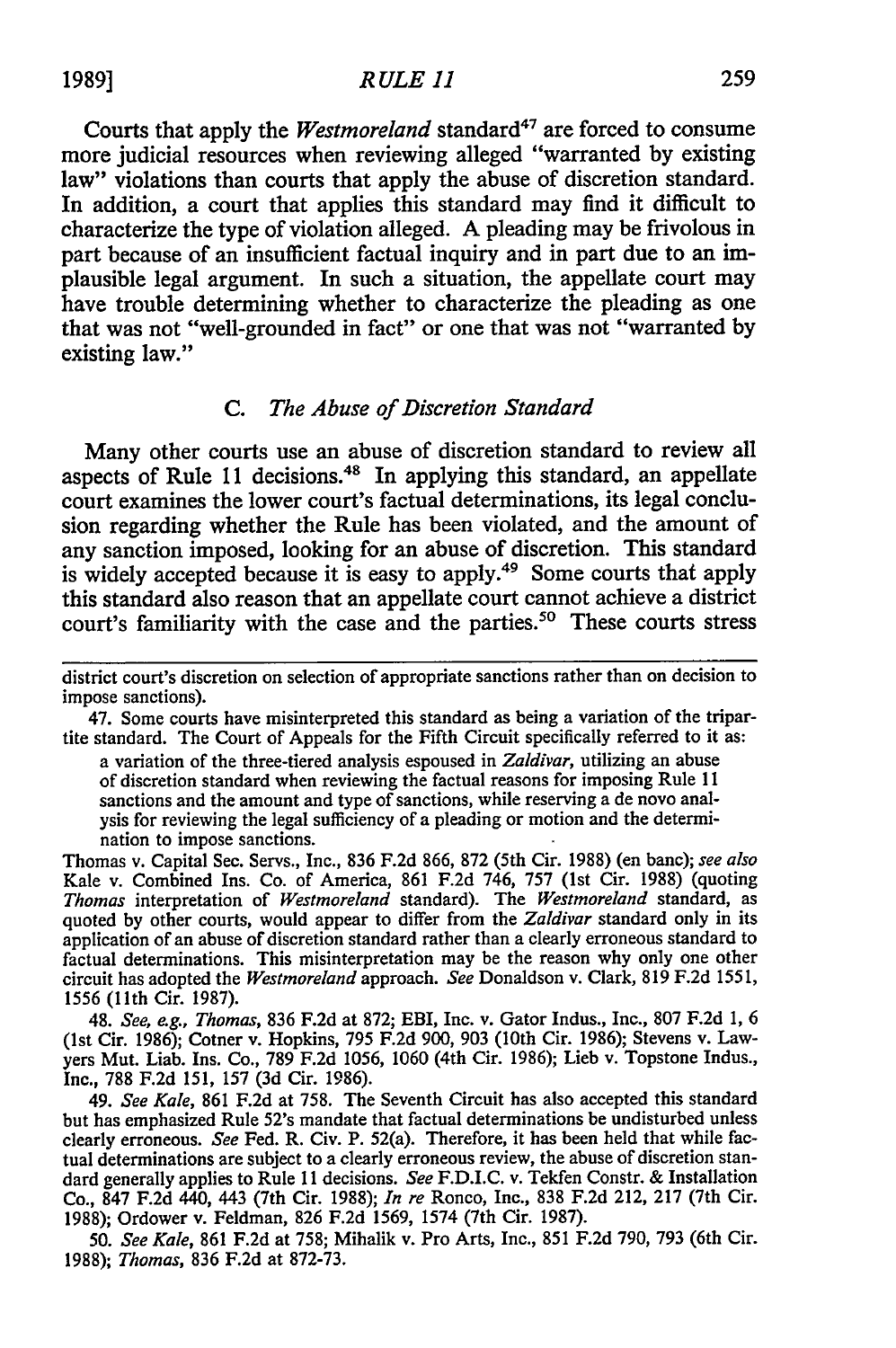that district courts must have discretion to regulate their dockets<sup>51</sup> and that "the district court will have a better grasp of what is acceptable triallevel practice."<sup>52</sup> Courts that use the abuse of discretion standard agree that the Rule's mandatory language requires that all violations be sanctioned, but unlike courts employing the tripartite standard, do not believe that the words "shall impose" mandate de novo review.<sup>53</sup>

Recently, some courts employing the abuse of discretion standard, including a panel of the Court of Appeals for the Fifth Circuit,<sup>54</sup> have suggested that in order to ensure fairness to attorneys who have been sanctioned, a district court's decision to impose sanctions should be reviewed more closely than a denial of sanctions.<sup>55</sup> In contrast, there is no need for thorough review of a denial because the unsuccessful movant has no substantive right to a fee-shifting.<sup>56</sup> More importantly, this approach conserves appellate resources **by** discouraging appeals of unsuccessful sanctions motions, which now comprise a large percentage of Rule **11** appeals.57

**51.** *See* Thomas v. Capital Sec. Servs., Inc., **836 F.2d 866, 872** (5th Cir. **1988)** (en bane).

**52.** Eastway Constr. Corp. v. City of New York, **637** F. Supp. **558, 566 (E.D.N.Y. 1986),** *aff'd in part, rev'd in part,* **762 F.2d** 243 **(2d** Cir. **1985),** *modified on other grounds,* **821 F.2d** 121 **(2d** Cir.), *cert. denied,* 484 **U.S. 918 (1987).**

**53.** *See* O'Connell v. Champion **Int'l** Corp., **812 F.2d 393, 395** (8th Cir. **1987)** (Rule requires that all violations be sanctioned but decision whether violation occurred deserves substantial deference).

54. *See Thomas,* **836 F.2d** at **883.**

*55. See In re* Ronco, Inc., **838 F.2d** 212, **217** (7th Cir. **1988).** The court held that: Review under the abuse of discretion standard does not mean no appellate review. Rule 11 sanctions have significant impact beyond the merits of the individual case. Concerns for the effect on both an attorney's reputation and for the vigor and creativity of advocacy **by** other members of the bar necessarily require that we exercise less than total deference to the district court in its decision to impose Rule **11** sanctions.

*1d; see also* Thomas v. Capital Sec. Servs., Inc., **836 F.2d 866, 883** (5th Cir. **1988)** (en banc) ("If the sanctions imposed are substantial in amount, type, or effect, appellate review of such awards will be inherently more rigorous."); Vairo, *supra* note **3,** at **226** (arguing imposition of sanctions should be reviewed more closely than denial). One commentator has remarked that:

To the extent that the appellate [reversals of district courts' denials of sanctions] conclude that an argument was frivolous as a matter of law, they appear to be incompatible with the standards articulated **by** the circuits for judging frivolity. In other words, a standard of frivolity that depends on an argument's having absolutely no chance of success implies giving deference to a trial judge who finds a chance of success.

**T.E.** Willging, *supra* note **6,** at 46 (footnote omitted). Judge Friendly characterized the different definitions of "abuse of discretion" as not only defensible but essential because the reasons for deference vary. *See* Friendly, *supra* note **30,** at 764.

**56.** *See supra* note **26** and accompanying text.

**57.** As of December **1987,** approximately 42% of reported Rule **I 1** decisions **by** the circuit courts involved appeals of denials and approximately **72%** of these were affirmed. *See* Vairo, *supra* note **3,** at 234.

÷,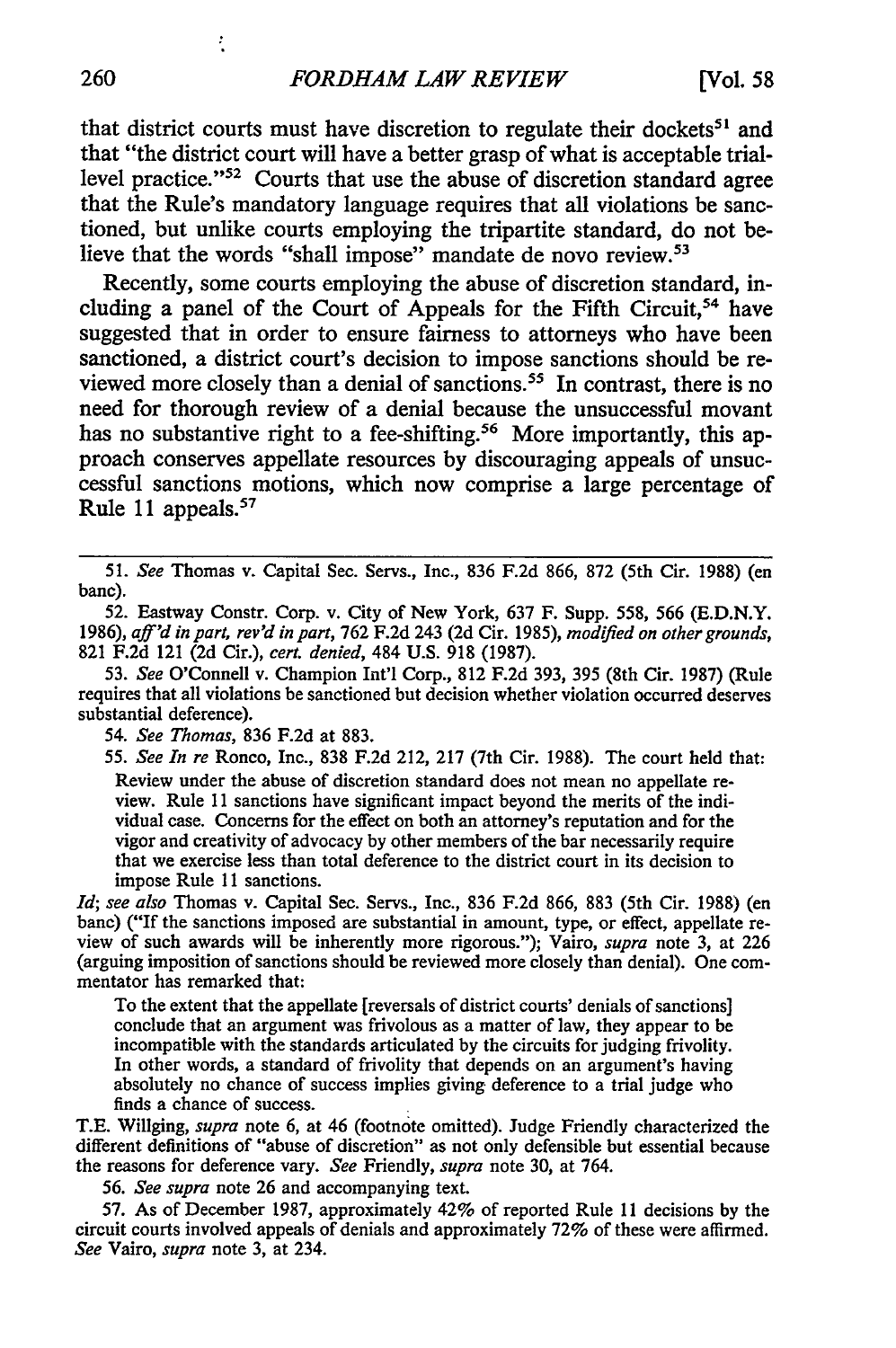## III. BALANCING **RULE** 11 POLICY **CONSIDERATIONS**

The abuse of discretion standard best balances the competing policy considerations of Rule **11.** However, the standard should be modified so that appellate courts review the decision to impose sanctions more closely than the denial of such penalties.

The abuse of discretion standard gives the district court more control of the litigation. Such control was one of the goals of the 1983 amendments.<sup>58</sup> Courts advocating an abuse of discretion standard correctly emphasize that the district court's perspective on what occurred during the proceedings cannot be duplicated.<sup>59</sup> Even the Ninth Circuit, which first articulated the tripartite standard, has acknowledged that the appellate court's perspective is limited.<sup>60</sup> In contexts other than Rule 11, the use of an abuse of discretion standard reflects the appellate court's decision that the trial judge is in a better position to make a determination and should be afforded discretion.<sup>61</sup> As the district court is in a better position to make a Rule 11 determination, appellate courts should also use an abuse of discretion standard to review Rule 11 decisions.

However, to best balance Rule 1l's competing policy considerations, appellate courts should review the district court decisions which impose sanctions more closely than those denying sanctions. **By** so modifying the standard, appellate courts will better ensure fairness to attorneys and room for legal creativity, while discouraging appeals of decisions denying sanctions, thereby limiting proceedings. **By** limiting the possibility of the reversal of a decision denying sanctions, litigants will have less incentive to abuse the Rule **by** continuing to use it as a fee-shifting device. How-

**<sup>58.</sup>** *See id.* at 190; *supra* note **19** and accompanying text. Judge Friendly noted that deference has traditionally been given in other trial management matters such as discovery, continuances, allowing amendments to pleadings and holding pre-trial conferences. He remarked that:

<sup>[</sup>a]nother principle supporting deference to rulings of the trial court is the absence of the benefits that ordinarily flow from appellate review in establishing rules that will govern future cases. This is true in the frequent situations ... where the factors "are so numerous, variable and subtle that the fashioning of rigid rules would be more likely to impair [the trial judge's] ability to deal fairly with a particular problem than to lead to a just result.

*See* Friendly, *supra* note **30,** at **760** (quoting United States v. McCoy, **517 F.2d** 41, 44 (7th Cir.), *cert. denied.,* 423 U.S. 895 (1975)).

*<sup>59.</sup> See* Thomas v. Capital Sec. Servs., Inc., 836 F.2d 866, **873** (5th Cir. 1988) (en banc).

*<sup>60.</sup> See* Hudson v. Moore Business Forms, Inc., **836** F.2d 1156, 1160 (9th Cir. 1987) ("[A]lthough this court reviews de novo whether particular conduct is sanctionable, it is necessarily handicapped in its review because it is more distant from the parties and events than the district court.").

**<sup>61.</sup>** *See* **J.** Friedenthal, M. Kane, & A. Miller, *supra* note **7,** at 605:

<sup>[</sup>T]his narrow scope of review reflects the desire of the appellate courts not to intrude on the trial process too readily, particularly when the trial judge may be in the best position to make the determination involved. Indeed, the decision to treat certain matters as discretionary indicates that that is the case.